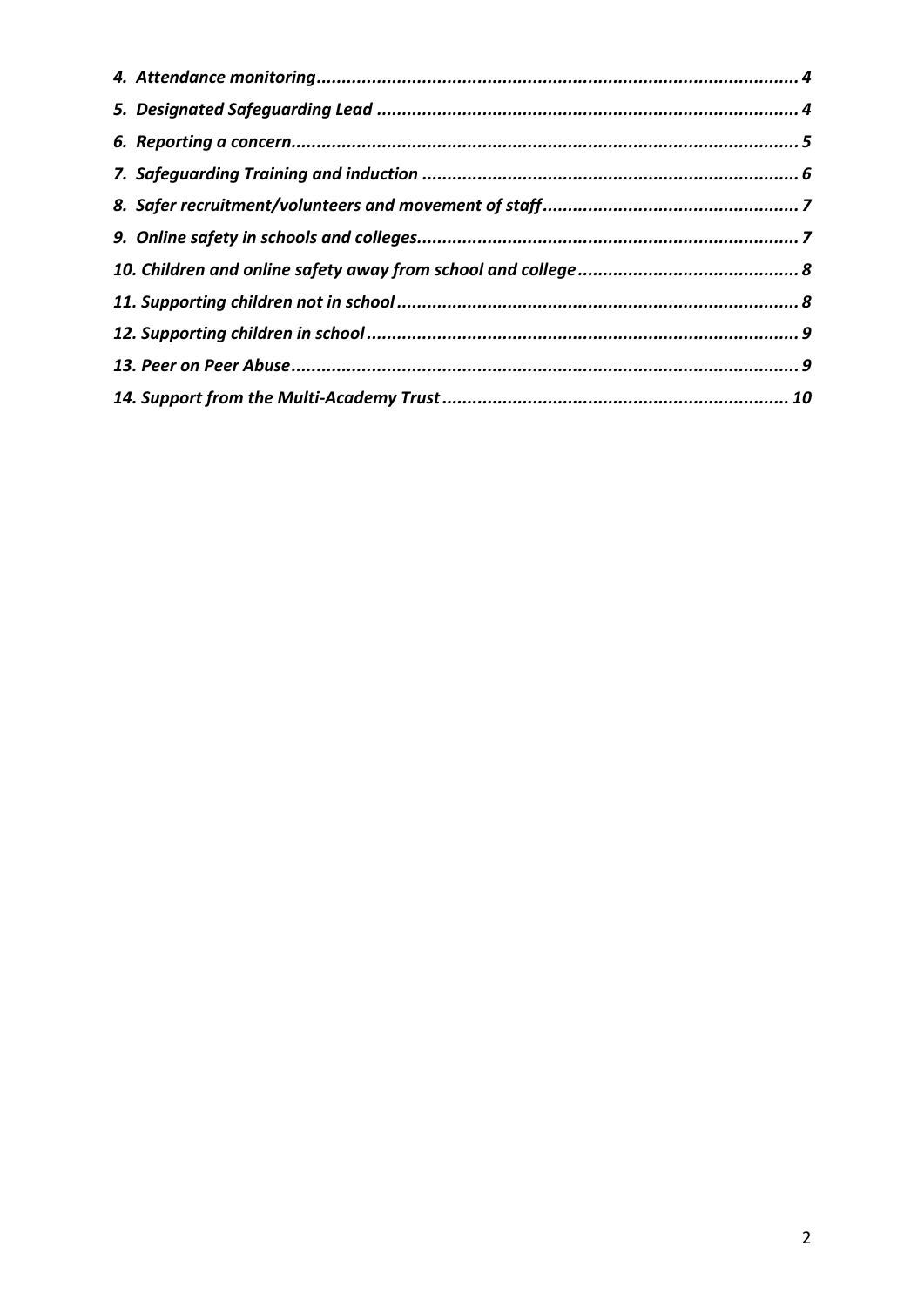# **Key contacts**

| <b>Role</b>    | <b>Name</b>    | <b>Contact</b> | <b>Email</b>                    |
|----------------|----------------|----------------|---------------------------------|
|                |                | number         |                                 |
| Designated     | <b>Jeremy</b>  | 01726890323    | head@roche.cornwall.sch.uk      |
| Safeguarding   | Walden         |                |                                 |
| Lead           |                |                |                                 |
| Deputy         | Victoria       | 01726890323    | vtonkin@roche.cornwall.sch.uk   |
| Designated     | <b>Tonkin</b>  |                |                                 |
| Safeguarding   |                |                |                                 |
| Lead           |                |                |                                 |
| Headteacher    | <b>Jeremy</b>  |                |                                 |
|                | Walden         |                |                                 |
| Trust          | Joanna         | 07776251260    | safeguarding@tpacademytrust.org |
| Safeguarding   | Harvey         |                |                                 |
| Lead           |                |                |                                 |
| Chair of       | <b>John</b>    | 01726890323    | jburnett@roche.cornwall.sch.uk  |
| Governors      | <b>Burnett</b> |                |                                 |
| Safeguarding   | Anita Firth    |                | anitafirth@tpacademytrust.org   |
| <b>Trustee</b> |                |                |                                 |

#### <span id="page-2-0"></span>**Vulnerable children**

Vulnerable children include those who have a social worker and those children and young people up to the age of 25 with education, health and care (EHC) plans.

Those who have a social worker include children who have a Child Protection Plan and those who are looked after by the Local Authority. A child may also be deemed to be vulnerable if they have been assessed as being in need or otherwise meet the definition in section 17 of the Children Act 1989.

Those with an EHC plan will be risk-assessed in consultation with the Local Authority and parents, to decide whether they need to continue to be offered a school or college place in order to meet their needs, or whether they can safely have their needs met at home. This could include, if necessary, carers, therapists or clinicians visiting the home to provide any essential services. Many children and young people with EHC plans can safely remain at home.

Eligibility for free school meals in and of itself should not be the determining factor in assessing vulnerability.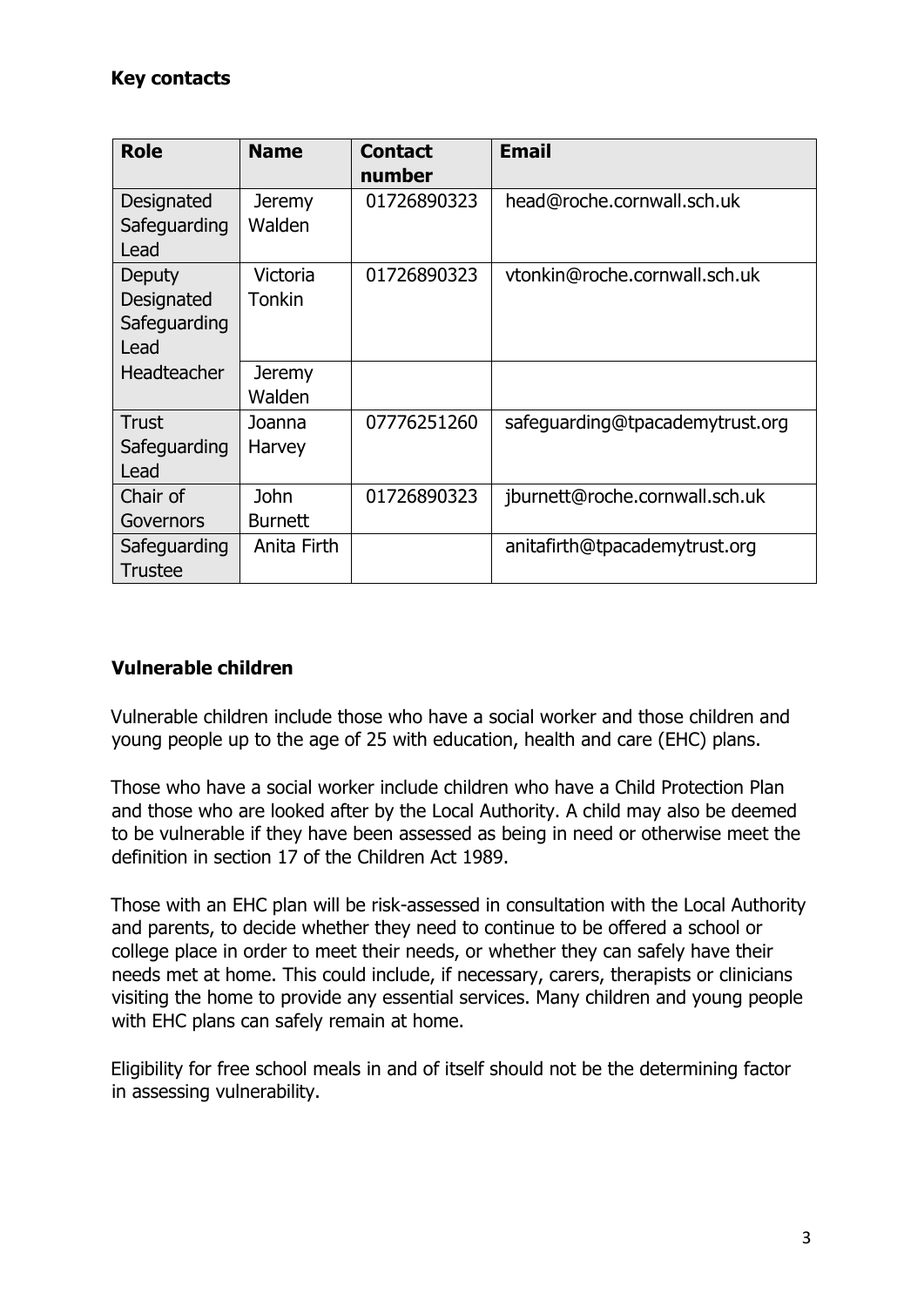Senior leaders, especially the Designated Safeguarding Lead (and deputy) know who our most vulnerable children are. They have the flexibility to offer a place to those on the edge of receiving children's social care support.

Roche CP School will continue to work with and support children's social workers to help protect vulnerable children. This includes working with and supporting children's social workers and the local authority virtual school head (VSH) for lookedafter and previously looked-after children. The lead person for this will be: Jeremy **Walden** 

There is an expectation that vulnerable children who have a social worker will attend an education setting, so long as they do not have underlying health conditions that put them at risk. In circumstances where a parent does not want to bring their child to an education setting, and their child is considered vulnerable, the social worker and Roche CP School will explore the reasons for this directly with the parent.

Where parents are concerned about the risk of the child contracting COVID19, Roche CP School or the social worker will talk through these anxieties with the parent/carer following the advice set out by Public Health England.

Roche CP School will encourage our vulnerable children and young people to attend a school, including remotely if needed.

#### <span id="page-3-0"></span>**Attendance monitoring**

Local authorities and education settings do not need to complete their usual daytoday attendance processes to follow up on non-attendance.

Roche CP School and social workers will agree with parents/carers whether children in need should be attending school Roche CP School will then follow up on any pupil that they were expecting to attend, who will also follow up with any parent or carer who has arranged care for their child(ren) and the child(ren) subsequently do not attend.

To support the above, school will, when communicating with parents/carers and carers, confirm emergency contact numbers are correct and ask for any additional emergency contact numbers where they are available.

In all circumstances where a vulnerable child does not take up their place at school, or discontinues, school will notify their social worker.

#### <span id="page-3-1"></span>**Designated Safeguarding Lead**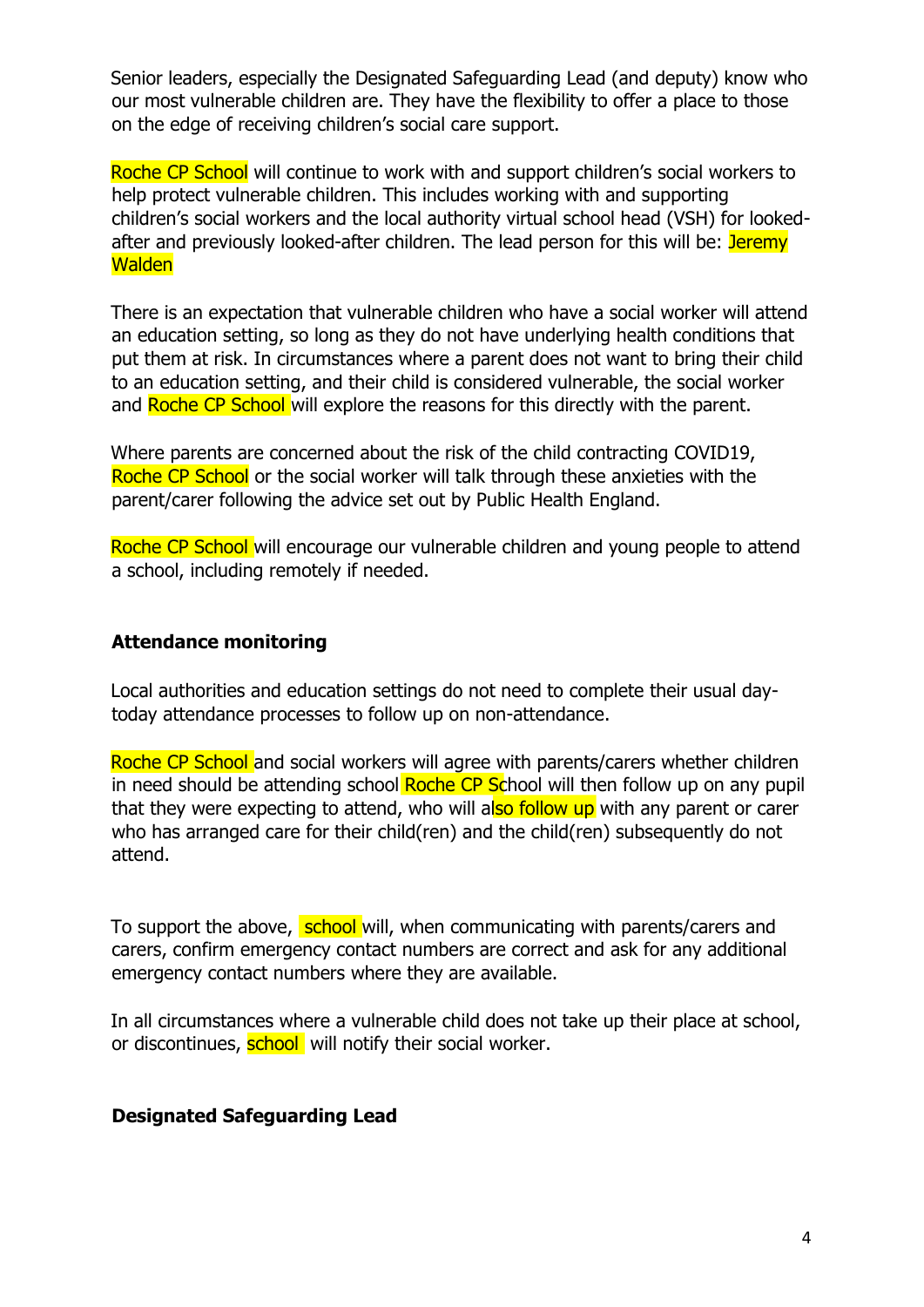Roche CP School school has a Designated Safeguarding Lead (DSL) and a Deputy DSL.

The Designated Safeguarding Lead is: Jeremy Walden

The Deputy Designated Safeguarding Lead is: Victoria Tonkin

The optimal scenario is to have a trained DSL (or deputy) available on site. Where this is not the case a trained DSL (or deputy) will be available to be contacted via phone or online video - for example when working from home.

Where a trained DSL (or deputy) is not on site, in addition to the above, a senior leader will assume responsibility for co-ordinating safeguarding on site.

This might include updating and managing access to child protection online management system, CPOMS and liaising with the offsite DSL (or deputy) and as required liaising with children's social workers where they require access to children in need and/or to carry out statutory assessments at the school or college.

It is important that all staff and volunteers have access to a trained DSL (or deputy). On each day staff on site will be made aware of that person is and how to speak to them. TPAT schools will do this vis the daily sheet to be posted on the front door daily.

The DSL will continue to engage with social workers, and attend all multi-agency meetings, which can be done remotely.

# <span id="page-4-0"></span>**Reporting a concern**

Where staff have a concern about a child, they should continue to follow the process outlined in the school Safeguarding Policy, this includes making a report via CPOMS or My Concern which can be done remotely.

In the unlikely event that a member of staff cannot access their CPOMS from home, they should email the Designated Safeguarding Lead, Headteacher and the Trust Safeguarding Manager. This will ensure that the concern is received – emails can be found at the start of this document.

Staff are reminded of the need to report any concern immediately and without delay.

Where staff are concerned about an adult working with children in the school, they should use the schools reporting procedures as outlined in the main part of this policy. This should be done verbally – over the phone - and should be followed up with an email to the headteacher.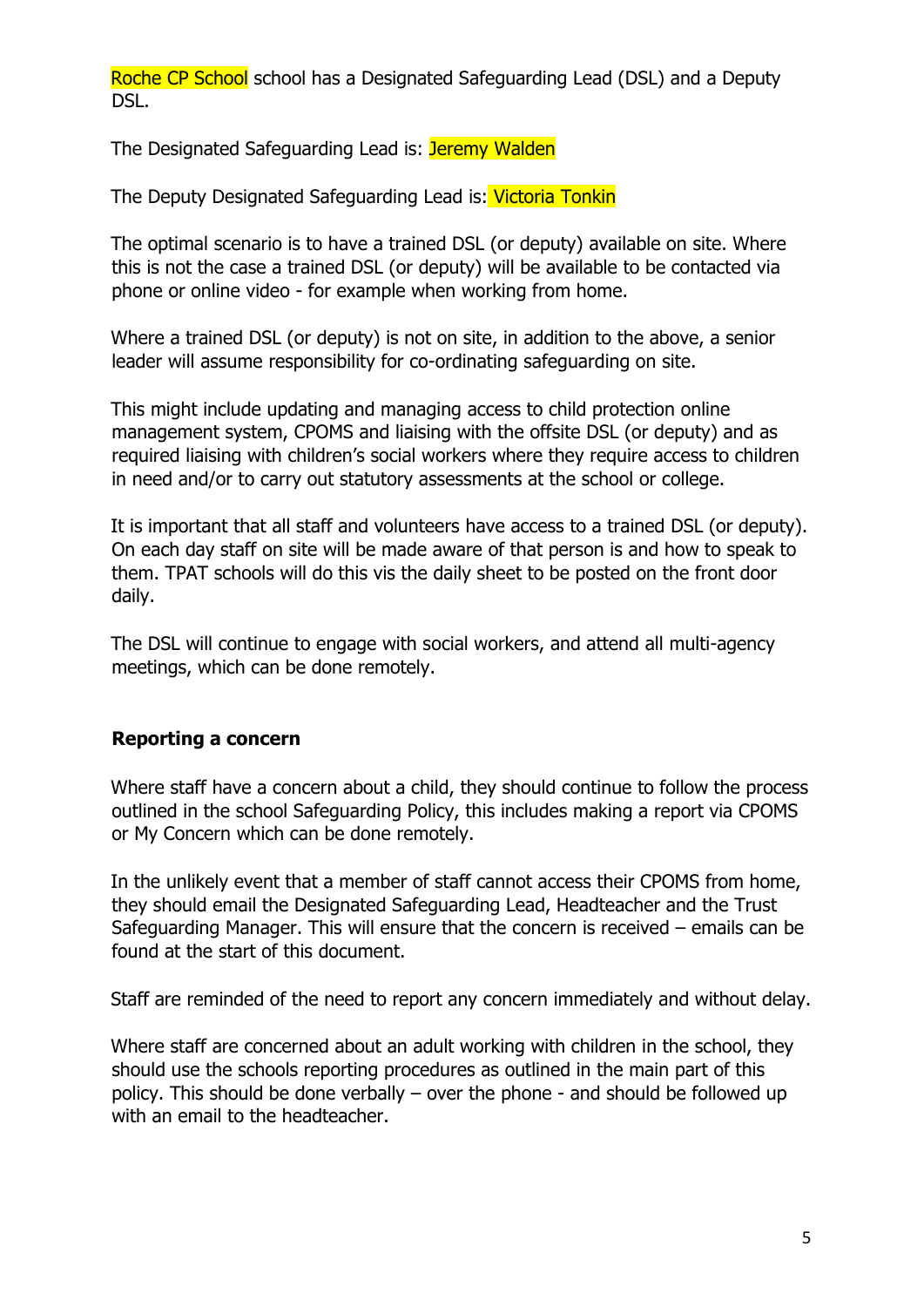Concerns around the Headteacher should be directed to the Whistleblowing Governors (In line with the current policy): Emma Doble. Contact details available via the school office.

The Multi-Academy Trust will continue to offer support in the process of managing allegations. This support will come from the safeguarding lead in the first instance – contacted via the email within this document.

# <span id="page-5-0"></span>**Safeguarding Training and induction**

DSL training is very unlikely to take place whilst there remains a threat of the COVID 19 virus.

For the period COVID-19 measures are in place, a DSL (or deputy) who has been trained will continue to be classed as a trained DSL (or deputy) even if they miss their refresher training.

All existing school staff have had safeguarding training and have read part 1 of Keeping Children Safe in Education (2019). The DSL should communicate with staff any new local arrangements, so they know what to do if they are worried about a child.

Where new staff are recruited, or new volunteers enter Roche CP School they will continue to be provided with a safeguarding induction.

If staff are deployed from another education or children's workforce setting to our school, we will take into account the DfE supplementary guidance on safeguarding children during the COVID-19 pandemic and will accept portability as long as the current employer confirms in writing that:-

- the individual has been subject to an enhanced DBS and children's barred list check
- there are no known concerns about the individual's suitability to work with children
- there is no ongoing disciplinary investigation relating to that individual

For movement within the Trust, schools should seek assurance from the MultiAcademy Trust (MAT) HR Manage.

Upon arrival, they will be given a copy of the receiving setting's child protection policy, confirmation of local processes and confirmation of DSL arrangements.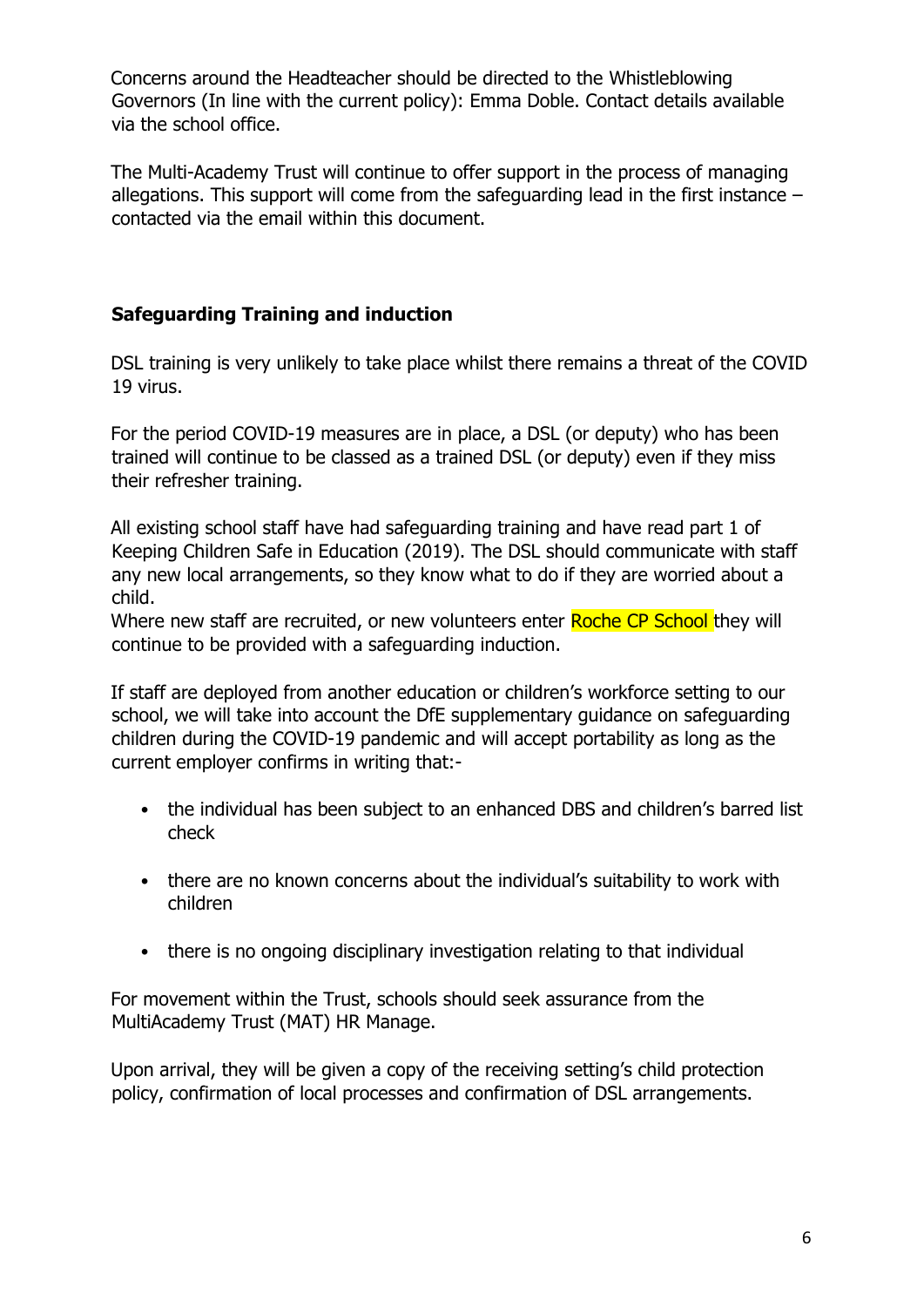#### <span id="page-6-0"></span>**Safer recruitment/volunteers and movement of staff**

It remains essential that people who are unsuitable are not allowed to enter the children's workforce or gain access to children. When recruiting new staff, **school** will continue to follow the relevant safer recruitment processes for their setting, including, as appropriate, relevant sections in part 3 of Keeping Children Safe in Education (2019) (KCSIE).

In response to COVID-19, the Disclosure and Barring Service (DBS) has made changes to its guidance on standard and enhanced DBS ID checking to minimise the need for face-to-face contact.

Where **school** are utilising volunteers, we will continue to follow the checking and risk assessment process as set out in paragraphs 167 to 172 of KCSIE. Under no circumstances will a volunteer who has not been checked be left unsupervised or allowed to work in regulated activity.

School, will continue to follow the legal duty to refer to the DBS anyone who has harmed or poses a risk of harm to a child or vulnerable adult. Full details can be found at paragraph 163 of KCSIE.

**School** will continue to consider and make referrals to the Teaching Regulation Agency (TRA) as per paragraph 166 of KCSIE and the TRA's 'Teacher misconduct advice for making a referral.

During the COVID-19 period all referrals should be made by emailing Misconduct.Teacher@education.gov.uk

Whilst acknowledging the challenge of the current National emergency, it is essential from a safeguarding perspective that any school is aware, on any given day, which staff/volunteers will be in the school or college, and that appropriate checks have been carried out, especially for anyone engaging in regulated activity. As such, school will continue to keep the single central record (SCR) up to date as outlined in paragraphs 148 to 156 in KCSIE.

#### <span id="page-6-1"></span>**Online safety in schools and colleges**

School will continue to provide a safe environment, including online. This includes the use of an online filtering system.

Where students are using computers in school, appropriate supervision will be in place.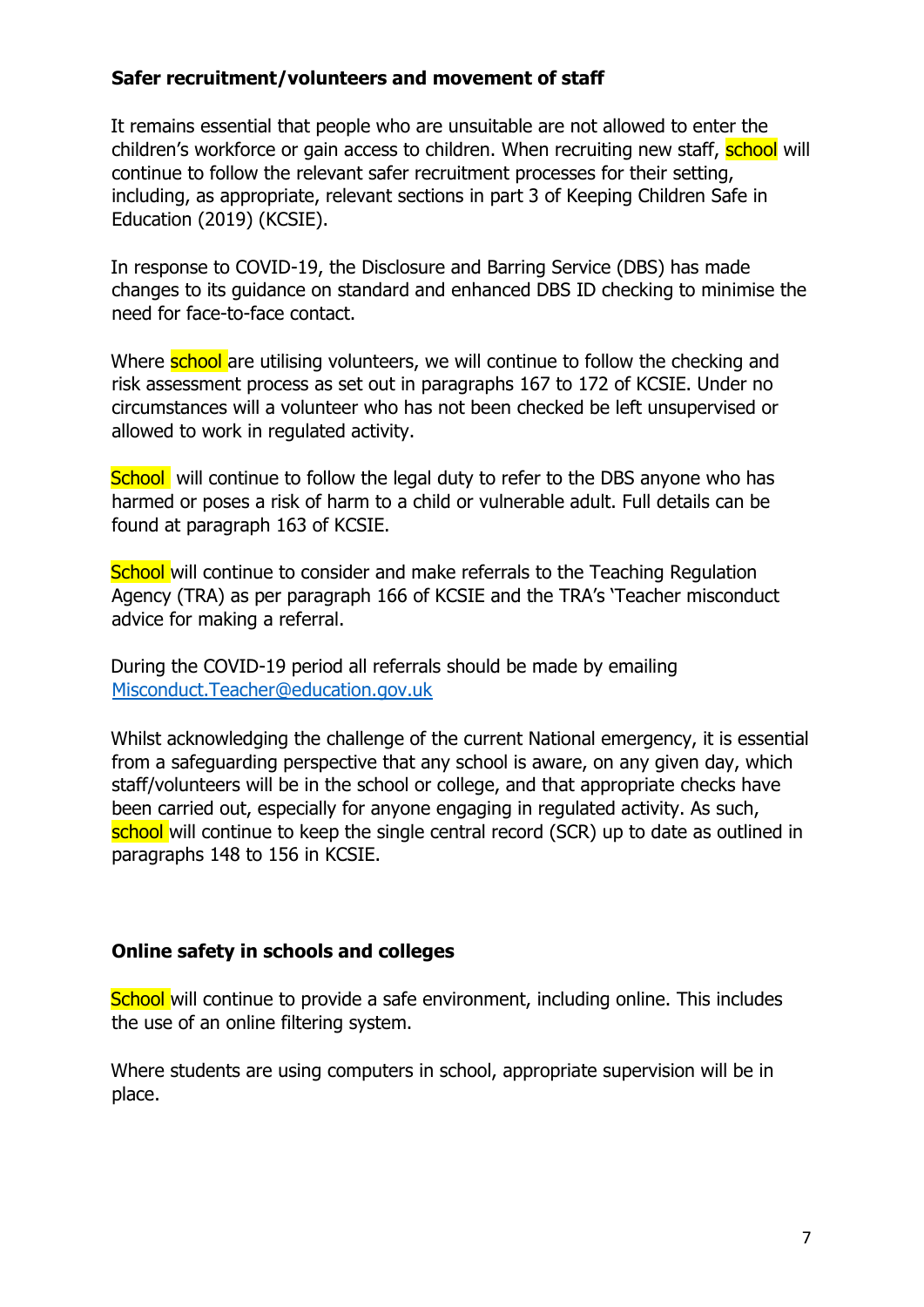# <span id="page-7-0"></span>**Children and online safety away from school and college**

It is important that all staff who interact with children, including online, continue to look out for signs a child may be at risk. Any such concerns should be dealt with as per the Child Protection Policy and where appropriate referrals should still be made to children's social care and as required, the police.

Online teaching should follow the same principles as set out in the Trust code of conduct.

School will ensure any use of online learning tools and systems is in line with privacy and data protection/GDPR requirements.

Below are some things to consider when delivering virtual lessons, especially where webcams are involved:

- No 1:1s, groups only
- Staff and children must wear suitable clothing, as should anyone else in the household.
- Any computers used should be in appropriate areas, for example, not in bedrooms; and the background should be blurred.
- The live class should be recorded so that if any issues were to arise, the video can be reviewed.
- Live classes should be kept to a reasonable length of time, or the streaming may prevent the family 'getting on' with their day.
- Language must be professional and appropriate, including any family members in the background.
- Staff must only use platforms agreed by the school to communicate with pupils
- Staff should record, the length, time, date and attendance of any sessions held.

# <span id="page-7-1"></span>**Supporting children not in school**

School is committed to ensuring the safety and wellbeing of all its Children and Young people.

Where the DSL has identified a child to be on the edge of social care support, or who would normally receive pastoral-type support in school, they should ensure that a robust communication plan is in place for that child or young person.

Details of this plan must be recorded on CPOMS, as should a record of contact have made.

The communication plans can include; remote contact, phone contact, door-step visits. Other individualised contact methods should be considered and recorded.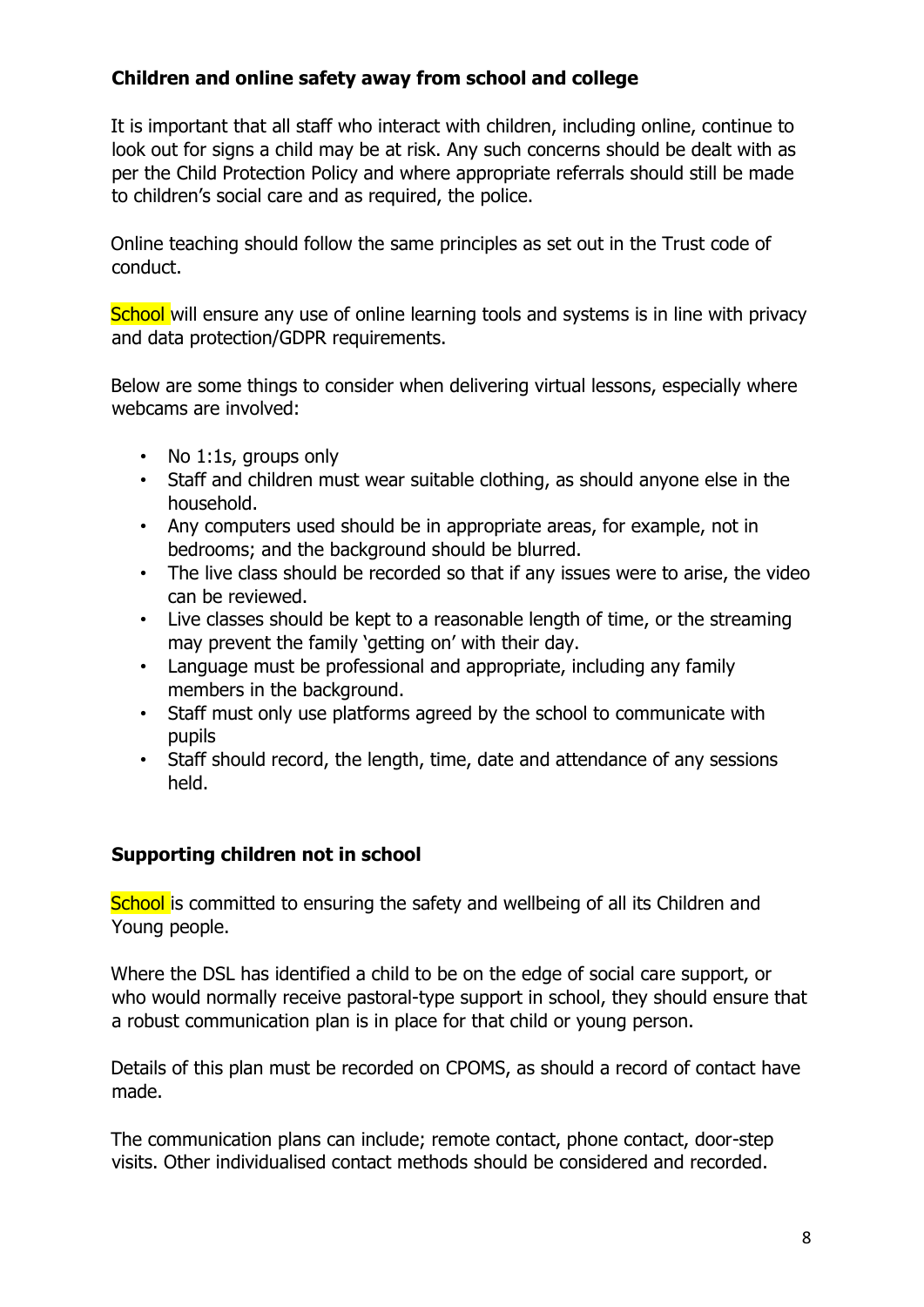School and its DSL will work closely with all stakeholders to maximise the effectiveness of any communication plan.

This plan must be reviewed regularly (at least once a fortnight) and where concerns arise, the DSL will consider any referrals as appropriate.

The school will share safeguarding messages on its website and social media pages.

School recognises that school is a protective factor for children and young people, and the current circumstances, can affect the mental health of pupils and their parents/carers. Teachers at **school** need to be aware of this in setting expectations of pupils' work where they are at home.

School will ensure that where we care for children of critical workers and vulnerable children on site, we ensure appropriate support is in place for them. This will be bespoke to each child and recorded on CPOMS/ My Concern.

If it is necessary to communicate with parents or individual pupils online, staff should communicate within school hours, using a school email account and must not share any personal details.

#### <span id="page-8-0"></span>**Supporting children in school**

School is committed to ensuring the safety and wellbeing of all its students.

School will continue to be a safe space for all children to attend and flourish. The Headteacher will ensure that appropriate staff are on site and staff to pupil ratio numbers are appropriate, to maximise safety.

School will refer to the Government quidance for education and childcare settings on how to implement social distancing and continue to follow the advice from Public Health England on handwashing and other measures to limit the risk of spread of COVID19.

School will ensure that where we care for children of critical workers and vulnerable children on site, we ensure appropriate support is in place for them. This will be bespoke to each child and recorded on CPOMS.

Where  $\frac{\text{school}}{\text{has}}$  concerns about the impact of staff absence  $-$  such as our Designated Safeguarding Lead or first aiders – will discuss them immediately with the trust.

#### <span id="page-8-1"></span>**Peer on Peer Abuse**